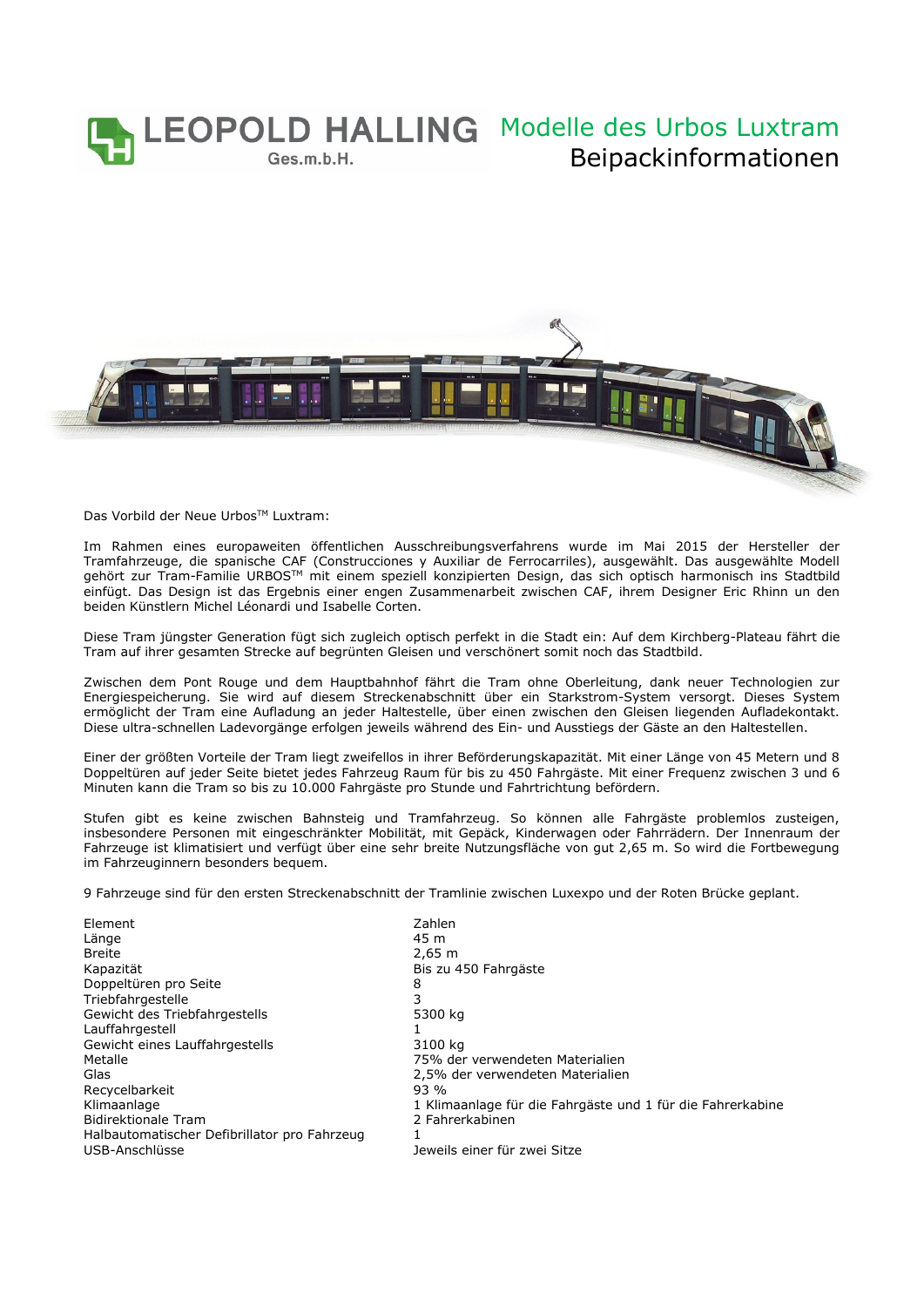

Die Modelle des Urbos™ Luxtram werden mit einem kleinen Bogen von Zielschildern ausgeliefert. Die Klebeschilder können von Innen in die vorgesehenen Aussparungen geklebt werden. Öffnen Sie das Modell indem Sie die Gehäuseteile noch oben abziehen. Nach dem zurüsten können die Teile einfach aufgesteckt werden.



## **Made in Austria!**

**Achtung!** Dieses Modell ist KEIN SPIELZEUG! Nur für Sammler und Personen über 18 Jahren geeignet. Darf nicht in die Hände von Kindern gelangen. Erstickungsgefahr wegen abnehmbarer und verschluckbarer Kleinteile. Bei unsachgemäßem Gebrauch besteht Verletzungsgefahr durch scharfe Kanten**!** 

**Attention!** This model is NOT a TOY! Not suitable for children under 18 years due to removable and swallowable small parts. If used improperly, there is a risk of injury from sharp edges! This product may not be disposed of as household waste at the end of its useful life, but must be returned to a collection point for recycling electronic equipment.

**Garantie und Service**: A-1230 Wien, Leopoldigasse 15-17, +43 1 604 31 22, [office@halling.at](mailto:office@halling.at) / info@ferro-trian.com, [www.halling.at](http://www.halling.at/)

**Attention!** Risque de blessures en cas de mauvaise manipulation. Méfiez-vous des arêtes vives! **Attenzione!** Pericolo di lesioni, se gestita in modo improprio. Attenzione ai bordi taglienti! Questo modello non è un giocattolo! **Attenzione!** Questa lista dei modelli non è un giocattolo! Pericolo di lesioni, se gestita in modo improprio. Attenzione ai bordi taglienti! Alla fine della sua vita utile riciclare questo prodotto in un punto di raccolta per apparecchiature elettroniche. **¡Atención!** Esta lista de modelos NO ES UN JUGUETE! Peligro de lesiones si se maneja de manera inadecuada. Tenga cuidado con los bordes afilados! Al final de su vida útil reciclar este producto a un punto de recogida para equipos electrónicos. **Pozor!** Tento seznam modelu není hračka! Nebezpečí zranění při nesprávném zacházení. Dejte si pozor na ostré hrany! Na konci své životnosti recyklovat tento výrobek na sběrném místě pro elektronické zařízení.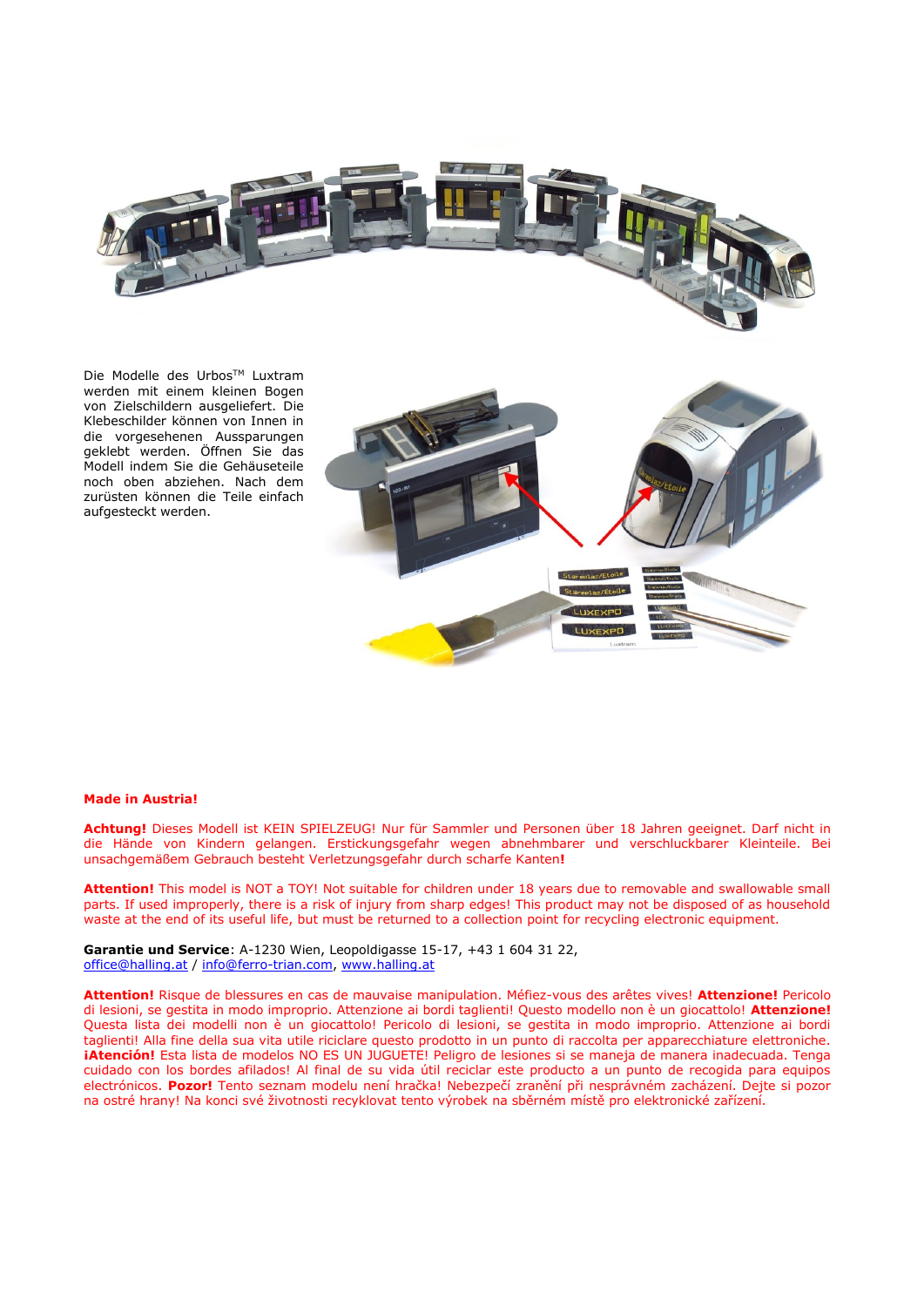

## Information



The model of the new Urbos™ Luxtram:

As part of a Europe-wide public tendering process, in May 2015 the manufacturer of the tram vehicles, the Spanish CAF (Construcciones y Auxiliar de Ferrocarriles) was selected. The selected model is part of the tram family URBOS<sup>TM</sup> with a specially designed design that blends harmoniously with the cityscape. The design is the result of a close collaboration between CAF, its designer Eric Rhinn and the two artists Michel Léonardi and Isabelle Corten.

At the same time, this tram of the youngest generation blends perfectly into the city: on the Kirchberg Plateau, the tram rides on green tracks along its entire route and thus enhances the cityscape.

Between the Pont Rouge and the main station, the tram drives without overhead line, thanks to new technologies for energy storage. It is powered by a high-voltage system on this section. This system allows the tram to charge at each stop, via a charging contact located between the tracks. These ultra-fast charging processes are carried out during the entry and exit of the guests at the stops.

One of the biggest advantages of the tram is undoubtedly its transport capacity. With a length of 45 meters and 8 double doors on each side, each vehicle can accommodate up to 450 passengers. With a frequency between 3 and 6 minutes, the tram can carry up to 10,000 passengers per hour and direction.

There are no steps between platform and tram vehicle. So all passengers can easily board, especially people with reduced mobility, with luggage, strollers or bicycles. The interior of the vehicles is air-conditioned and has a very wide usable area of 2.65 m. Thus, the movement inside the vehicle is particularly convenient.

9 vehicles are planned for the first section of the tram line between Luxexpo and the Red Bridge.

| element                                  | numbers                                                          |
|------------------------------------------|------------------------------------------------------------------|
| Length                                   | 45 m                                                             |
| Width                                    | 2.65 m                                                           |
| Capacity                                 | Up to 450 passengers                                             |
| Double doors per side                    | 8                                                                |
| Drive chassis                            | 3                                                                |
| Weight of the drive frame                | 5300 kg                                                          |
| Running Chassis                          |                                                                  |
| Weight of a running chassis              | 3100 kg                                                          |
| Metals                                   | 75% of the materials used                                        |
| Glass                                    | 2.5% of the materials used                                       |
| Recyclability                            | 93%                                                              |
| Air conditioning                         | 1 air conditioning for the passengers and 1 for the driver's cab |
| <b>Bidirectional tram</b>                | 2 driver's cabs                                                  |
| Semi-automatic defibrillator per vehicle |                                                                  |
| USB ports                                | One for two seats                                                |
|                                          |                                                                  |